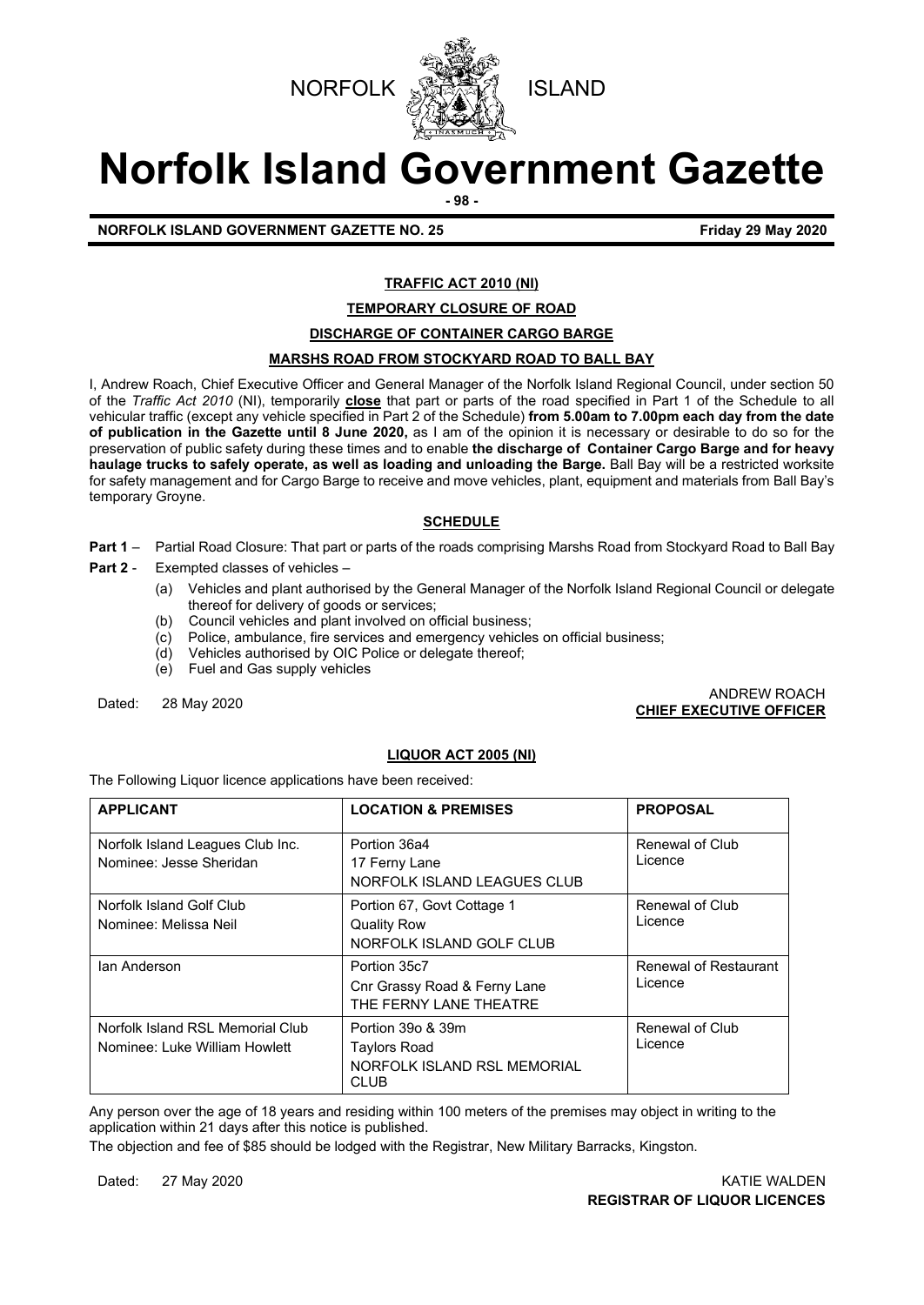The next sittings of the Court of Petty Sessions is set down for Wednesday 10<sup>th</sup> June 2020 at 10.00am in the Court House, Kingston.

#### Dated: 28 May 2020 **A.V. BATAILLE CLERK OF THE COURT OF PETTY SESSIONS**

#### **PLANNING ACT 2002 (NI) – SUBSECTION 43(1) NOTICE**

**DEVELOPMENT APPLICATIONS**

| <b>Development Application No.:</b> | DA.BA 14/2020                                                                                                                    |
|-------------------------------------|----------------------------------------------------------------------------------------------------------------------------------|
| Applicant:                          | P C Buffett                                                                                                                      |
|                                     | PO Box 485, NORFOLK ISLAND 2899,                                                                                                 |
| Location:                           | Portion 58q9, 22 Douglas Drive and Portion 58q4, 24 Douglas Drive                                                                |
| Proposed Development:               | Change of use to add Food Premise and Shop as additional permitted uses at<br>premises and Two Flush Wall Advertising Structures |
| Zone:                               | Light Industrial                                                                                                                 |
| Category:                           | Permissible (with consent)                                                                                                       |

#### **Public Exhibition**

This Development Application may be inspected, during business hours, at the Planning Office at the Norfolk Island Regional Council, New Military Barracks, Kingston; and also at the Norfolk Island Regional Council website <http://www.norfolkisland.gov.nf/your-council/council-documents/documents-public-exhibition>

#### **Submission**

Any person may, during the period between Monday 1 June 2020 and Monday 15 June 2020, make written submissions to the General Manager about this Development Application. All submissions must state the relevant Development Application number. All submissions must be signed by at least one person making the submission. If a submission objects to the proposed development, the grounds for objections must be specified in the submission.

#### **Reviewable decisions**

Decisions made on this Development Application under the *Planning Act 2002 (NI)* are reviewable decisions within the meaning of subsection 78(1) of the Act.

Dated: 27 May 2020 JODIE BROWN **Senior Strategic Planner** 

#### **TRAFFIC ACT 2010 (NI)**

#### **TEMPORARY CLOSURE OF ROAD FOR ROAD WORKS**

#### **CULVERT REPLACEMENT & REPAIR**

#### **NEW CASCADE ROAD – BETWEEN TAYLORS ROAD AND HARPERS ROAD**

I, Andrew Roach, Chief Executive Officer and General Manager of the Norfolk Island Regional Council, under section 50 of the *Traffic Act 2010*, **close** that part or parts of the road specified in Part 1 of the Schedule to all vehicular traffic (except any vehicle specified in Part 2 of the Schedule) for and during the period **8.00 am to 4.00 pm on and from Monday 1 June 2020 through to Monday 31 August 2020** as necessary for public safety purposes and as I am of the opinion it is necessary or desirable to do so in order to carry out **CULVERT REPLACEMENT AND REPAIR AT CULVERTS 2, 4 & 6**.

#### **SCHEDULE**

**Part 1** – Partial Road Closure: That part of New Cascade Road, from Portion 26h to Portion 27b3 between Taylors Road and Harpers Road, for the purpose of culvert/pipe replacement and repair as shown on the attached plan and map. The start and end of the road works site to be as officially signposted by the Council or as directed by Council workers at the works site or as directed by police from time to time during the period which from time to time may be a closure of all of the road or a closure of only a part of the road or a closure of one or more carriageways of New Cascade Road as needed for the culvert works.

#### **Part 2** - Exempted classes of vehicles –

- (f) Vehicles and plant authorised by the Interim General Manager of the Norfolk Island Regional Council or delegate thereof for delivery of goods or services;
- (g) Council vehicles and plant involved on official business;
- (h) Police, ambulance, fire services and emergency vehicles on official business;<br>(i) Vehicles authorised by OIC Police or delegate thereof.
- Vehicles authorised by OIC Police or delegate thereof.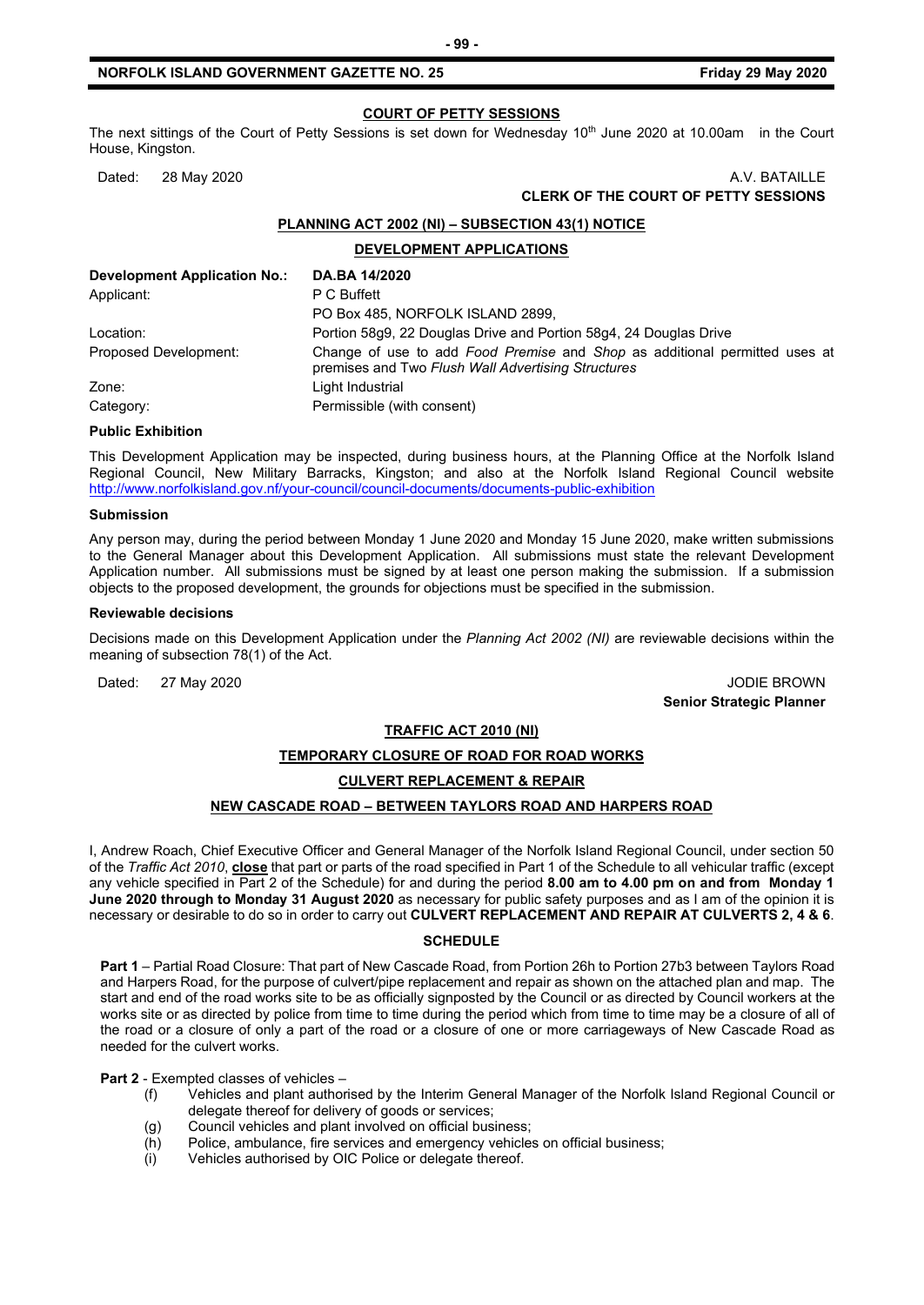

Dated: 26 May 2020 ANDREW ROACH **CHIEF EXECUTIVE OFFICER**

#### **TRAFFIC ACT 2010 (NI)**

#### **CLOSURE OF ROAD ON MONDAY 8 JUNE 2020**

I, Andrew Roach, Chief Executive Officer and General Manager of the Norfolk Island Regional Council; under section 50 of the *Traffic Act 2010*, close that part of the road specified in Part 1 of the Schedule to all vehicular traffic (except for classes of vehicles specified in Part 2 of the Schedule) for the period **9.00 am to 11.00 am on Monday 8 June 2020** as in my opinion it is necessary or desirable to do so for the purpose of enabling a public function to be held on or in the vicinity of the road, namely for the BOUNTY DAY COMMITTEE to conduct the **BOUNTY DAY PARADE** and for public safety purposes.

#### **SCHEDULE**

- **Part 1** -Road closure: The western end of Bay Street at intersection with Pier Street blocked when the parade/spectators are congregating; Pier Street, Quality Row onto Driver Christian Road (up to Bloody Bridge) blocked for the movement of the parade.
- Part 2—Exempted vehicle: One bus and one truck with elderly people allowed to drive through road closure, to lead the parade; police and emergency services vehicles and official vehicles.

Dated: 25 May 2020 ANDREW ROACH **CHIEF EXECUTIVE OFFICER**

#### **COMPANIES ACT 1985 (NI)**

**LIQUIDATOR FINAL MEETING**

#### **WILDSIDE@NORFOLK PTY LTD.**

Pursuant to subsection 514 (3) of the Companies Act 1985 and in the matter of Wildside@Norfolk Pty Limited – Notice is hereby given that a final meeting of members of the company will be held at the offices of Professional Centre, Taylors Road, Norfolk Island on the 19<sup>th</sup> day of June 2020 for the purpose of laying before the meeting an account showing how the winding up has been conducted and the property of the company disposed of and giving any explanation.

Dated: 22 May 2020 BELINDA GRUBE

**LIQUIDATOR**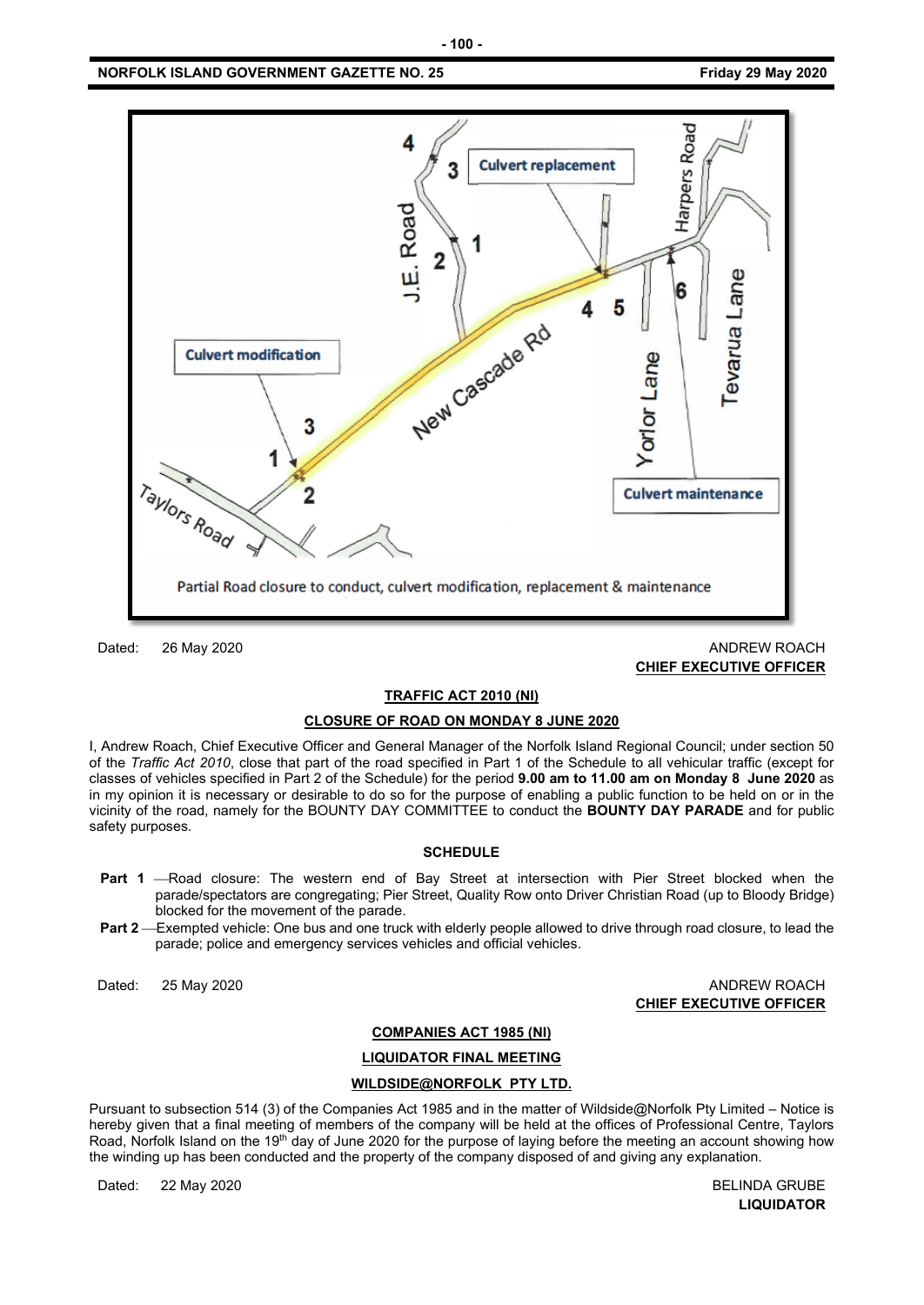#### **COMPANIES ACT 1985 (NI)**

**LIQUIDATOR FINAL MEETING**

#### **ATHENAEUN ESTATES PTY LTD.**

Pursuant to subsection 514 (3) of the Companies Act 1985 and in the matter of Athenaeun Estates Pty Limited – Notice is hereby given that a final meeting of the abovementioned company, will be held at the offices of Professional Centre, Taylors Road, Norfolk Island on the 19<sup>th</sup> day of June 2020 for the purpose of laying before the meeting an account showing how the winding up has been conducted and the property of the company disposed of and giving any explanation.

Dated: 22 May 2020 20 Date of the United States of the United States of the United States of the BELINDA GRUBE

**LIQUIDATOR**

#### **COMPANIES ACT 1985 (NI)**

**LIQUIDATOR FINAL MEETING**

#### **NORFOLK OPTICAL PTY LTD.**

Pursuant to subsection 514 (3) of the Companies Act 1985 and in the matter of Norfolk Optical Pty Limited – Notice is hereby given that a final meeting of the abovementioned company, will be held at the offices of Professional Centre, Taylors Road, Norfolk Island on the 19<sup>th</sup> day of June 2020 for the purpose of laying before the meeting an account showing how the winding up has been conducted and the property of the company disposed of and giving any explanation.

Dated: 22 May 2020 20 Dated: 22 May 2020

**LIQUIDATOR**

#### **NOTICE OF INTENTION TO APPLY FOR PROBATE**

#### **COURT PROCEDURE RULES 2006**

In the Supreme Court of Norfolk Island Probate Jurisdiction

In the Estate of : Robert Graham White, businessman late of 68 Bullocks Hut Road, Norfolk Island, deceased.

I MARGARET LESLEY CHRISTIAN, intend to apply to the Court not less than 14 days, and not more than 3 months, after the day this notice is published for probate of the will dated 30 November 2019 of the deceased person to be granted to me. All documents in relation to the estate may be served at the following address for service:

Margaret Christian PO Box 60 47 Fisherman's Lane NORFOLK ISLAND 2899

Creditors of the estate are required to send particulars of their claims to the address for service.

#### Dated: 19 May 2020 MARGARET LESLEY CHRISTIAN **EXECUTOR**

#### **PLANNING ACT 2002 (NI) – SUBSECTION 43(1) NOTICE**

#### **DEVELOPMENT APPLICATIONS**

| <b>Development Application No.:</b> | DA 5/2020                                                                                |
|-------------------------------------|------------------------------------------------------------------------------------------|
| Applicant:                          | W T Bedford                                                                              |
|                                     | PO Box 777, NORFOLK ISLAND 2899,                                                         |
| Location:                           | Portion 35d3, 6 Ferny Lane (a) NORFOLK ISLAND 2899                                       |
| Proposed Development:               | Change of use to add Food Premises – Kiosk as an additional permitted use of<br>premises |
| Zone:                               | Mixed Use                                                                                |
| Category:                           | Permissible (with consent)                                                               |

#### **Public Exhibition**

This Development Application may be inspected, during business hours, at the Planning Office at the Norfolk Island Regional Council, New Military Barracks, Kingston; and also at the Norfolk Island Regional Council website <http://www.norfolkisland.gov.nf/your-council/council-documents/documents-public-exhibition>

#### **Submission**

Any person may, during the period between Monday 18 May 2020 and Monday 1 June 2020, make written submissions to the General Manager about this Development Application. All submissions must state the relevant Development Application number. All submissions must be signed by at least one person making the submission. If a submission objects to the proposed development, the grounds for objections must be specified in the submission.

#### **Reviewable decisions**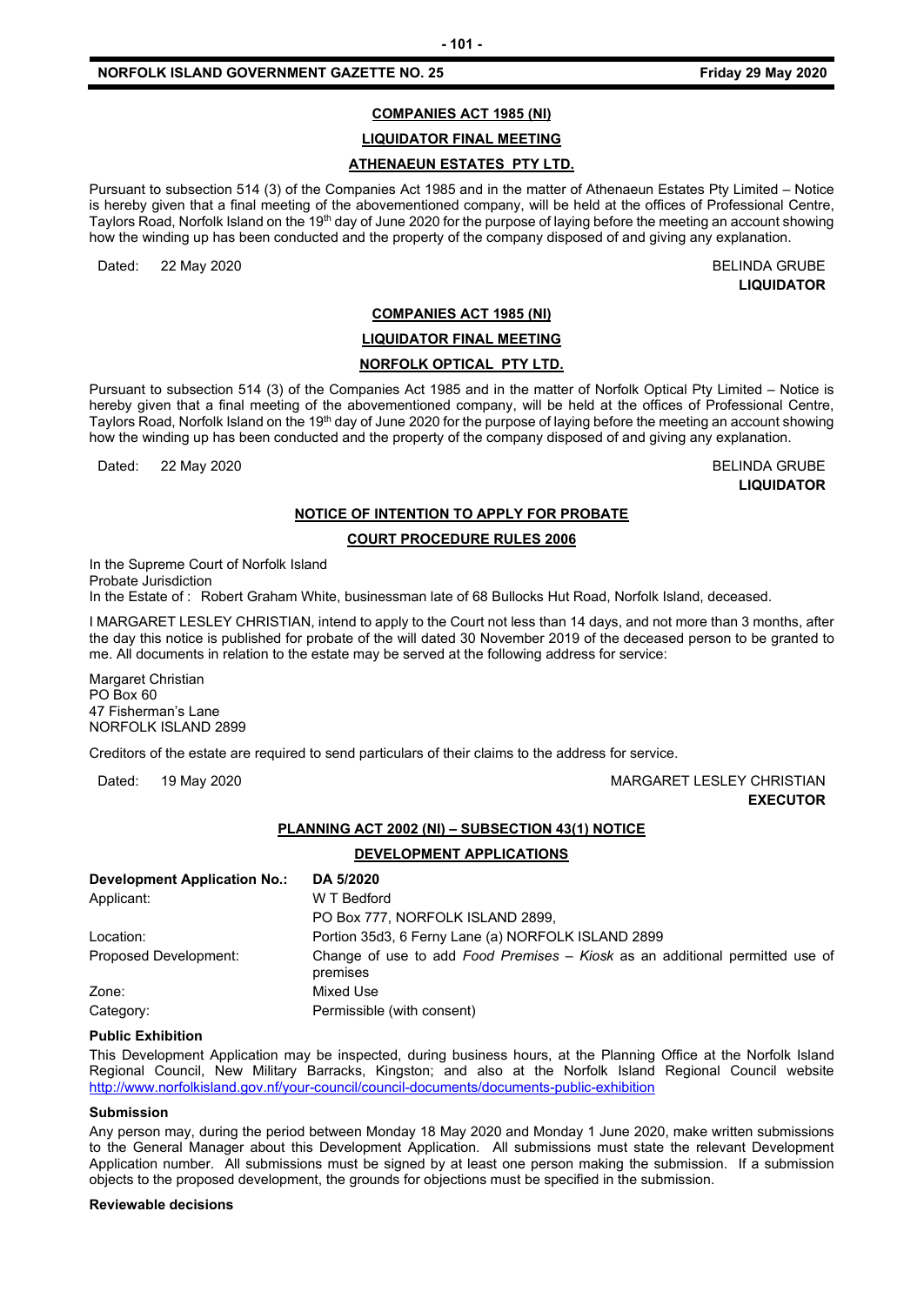#### **NORFOLK ISLAND GOVERNMENT GAZETTE NO. 25 Friday 29 May 2020**

Decisions made on this Development Application under the *Planning Act 2002 (NI)* are reviewable decisions within the meaning of subsection 78(1) of the Act.

Dated: 16 May 2020 **John Communist Communist Communist Communist Communist Communist Communist Communist Communist Communist Communist Communist Communist Communist Communist Communist Communist Communist Communist Communi** 

## **SENIOR STRATEGIC PLANNER**

#### **PLANNING ACT 2002 (NI) – SUBSECTION 43(1) NOTICE**

**DEVELOPMENT APPLICATIONS**

| <b>Development Application No.:</b> | DA.BA 13/2020                           |
|-------------------------------------|-----------------------------------------|
| Applicant:                          | A McGillycuddy                          |
|                                     | PO Box 782, NORFOLK ISLAND              |
| Location:                           | Portion 32b, 157 Stockyard Road (a)     |
| Proposed Development:               | Two new Residence - Accommodation Units |
| Zone:                               | Rural                                   |
| Category:                           | Permissible (with consent)              |

#### **Public Exhibition**

This Development Application may be inspected, during business hours, at the Planning Office at the Norfolk Island Regional Council, New Military Barracks, Kingston; and also at the Norfolk Island Regional Council website <http://www.norfolkisland.gov.nf/your-council/council-documents/documents-public-exhibition>

#### **Submission**

Any person may, during the period between Monday 18 May 2020 and Monday 1 June 2020, make written submissions to the General Manager about this Development Application. All submissions must state the relevant Development Application number. All submissions must be signed by at least one person making the submission. If a submission objects to the proposed development, the grounds for objections must be specified in the submission.

#### **Reviewable decisions**

Decisions made on this Development Application under the *Planning Act 2002 (NI)* are reviewable decisions within the meaning of subsection 78(1) of the Act.

#### Dated: 13 May 2020 **JODIE BROWN SENIOR STRATEGIC PLANNER**

#### **PLANNING ACT 2002 (NI) – SECTION 48 NOTICE**

The following Development Application for permissible (with consent) use or development of land has been determined under the *Planning Act 2002 (NI).*

| <b>DA</b><br><b>Numb</b><br>er | Applicant      | Location             | Proposed use and/or<br>development | <b>Decision</b>        |
|--------------------------------|----------------|----------------------|------------------------------------|------------------------|
| DA                             | J E Elliott.   | Por: 35f3 Ferny Lane | Pole or freestanding               | Approved, 11 May 2020, |
| 1/202                          | PO Box 605.    | NORFOLK ISLAND       | advertising structure              | subject to conditions. |
|                                | NORFOLK ISLAND |                      |                                    |                        |

#### **Public Inspection**

The Notice of Decision and accompanying documents may be inspected, free of charge, during business hours at the Planning Office of the Norfolk Island Regional Council, New Military Barracks, Kingston.

#### **Reviewable Decisions**

Decisions made in relation to development applications are reviewable decisions within the meaning of subsection 78(1) of the *Planning Act 2002 (NI).* The applicant or any person who made a written public submission about the development application has the right to apply to the Administrative Review Tribunal or the Administrative Appeals Tribunal for review of a decision on a development application. An application for a review must be lodged within 28 days of the date the decision was given.

Dated: 12 May 2020 JODIE BROWN **SENIOR STRATEGIC PLANNER** 

#### **LIQUOR LICENSING RENEWALS**

Licensees are reminded that liquor licences issued under the *Liquor Act 2005* (NI) expire on 30 June 2020. Applications for the renewal, transfer, variation, relocation or grant of a licence must be lodged with the Registry Office, New Military Barracks, Kingston **on or before 29 May 2020** together with the relevant fee of –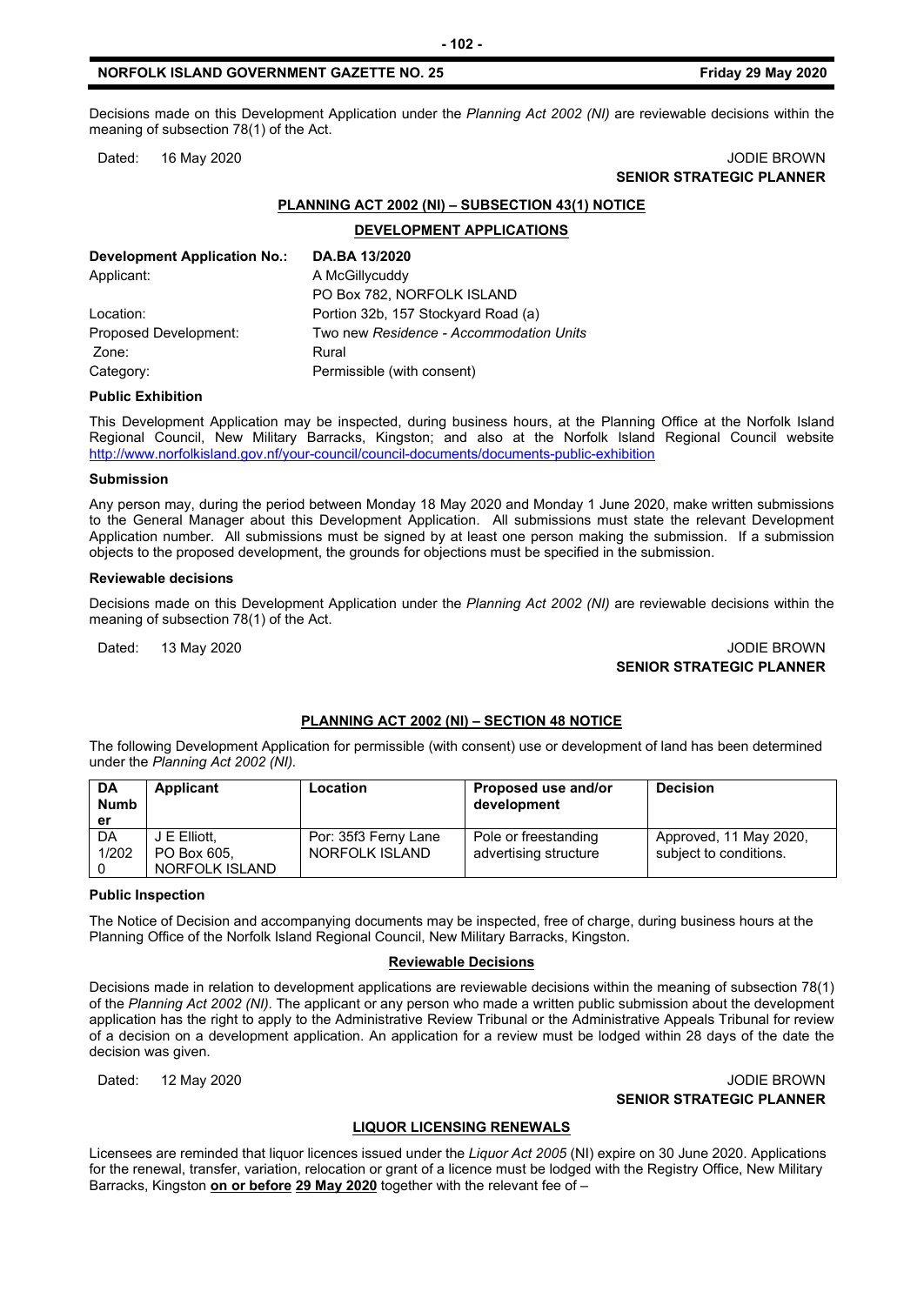#### **NORFOLK ISLAND GOVERNMENT GAZETTE NO. 25 Friday 29 May 2020**

| Application for Grant of Licence                    | \$570.00 |
|-----------------------------------------------------|----------|
| Application for Renewal of Licence                  | \$570.00 |
| Application to transfer, vary or relocate a licence | \$85.00  |
| Application for Appointment of Nominee              | \$85.00  |

Forms are available on the Norfolk Island Regional Council website: [www.norfolkisland.gov.nf/council/council](http://www.norfolkisland.gov.nf/council/council-documents/forms)[documents/forms](http://www.norfolkisland.gov.nf/council/council-documents/forms)

Or may be collected from the Registry Office at Kingston.

### **DISASTER AND EMERGENCY MANAGEMENT ACT 2001 (NI) DECLARATION OF STATE OF DISASTER OR EMERGENCY**

#### **Section 9: Disaster and Emergency Management Act 2001 (NI)**

I, Eric Hutchinson, Administrator of Norfolk Island, acting on the advice of the EMNIC Chair, hereby declare that at 16:15 Hrs on this  $16<sup>th</sup>$  day of the month of March in the year 2020.

A state of **EMERGENCY** exists, in respect of so much of the Territory of Norfolk Island as is in my opinion, is affected or likely to be affected by the Emergency.

That area being The Whole of the Territory of Norfolk Island.

This Declaration remains in force for a period of 72 hours and will expire on 18<sup>th</sup> March at 16:15 Hrs.

#### **EXTENSION RENEWAL OF DECLARATION**

This declaration has been extended upon recommendation by the EMNIC Chair on for a period of 28 days.

And will expire on 15<sup>th</sup> April 2020 at 16:15 Hrs.

### **DISASTER AND EMERGENCY MANAGEMENT ACT 2001 (NI)**

#### **EXTENSION OF DECLARATION OF STATE OF EMERGENCY**

I Eric Hutchinson, Administrator of Norfolk Island and delegate of the Minister under Section 5 of, and item 1.27 of the Schedule to, the *Minister's Norfolk Island Delegation Instrument 2019*:

**PURSUANT** to Section 9 of the *Disaster and Emergency Management Act 2001* (NI) [the Act] and acting on the advice of the Controller;

**EXTEND** the declaration of emergency made under section 9 of the Act at 16:15 Hrs on Monday 16 March 2020, for the whole of the Territory of Norfolk Island, until 16:15 hr on Tuesday 30 June 2020.

#### **TRAFFIC ACT 2010 (NI)**

#### **TEMPORARY CLOSURE OF ROAD - MOVEMENT OF WIDE AND HEAVY VEHICLES**

#### **MARSHS ROAD FROM STOCKYARD ROAD TO BALL BAY**

I, Andrew Roach, Chief Executive Officer and General Manager of the Norfolk Island Regional Council, under section 50 of the *Traffic Act 2010* (NI), temporarily **close** that part or parts of the road specified in Part 1 of the Schedule to all vehicular traffic (except any vehicle specified in Part 2 of the Schedule) **for a 24 hr period each day from the date of publication in the Gazette to 6.00am on 30 September 2020** as I am of the opinion it is necessary or desirable to do so for public safety purposes and to enable Boral Resources QLD Pty Limited to receive and move vehicles, plant, equipment and materials from Ball Bay's temporary Groyne involving the operation of wide and heavy vehicles and for related purposes.

#### **SCHEDULE**

**Part 1** – Partial Road Closure: That part or parts of the roads comprising Marsh's Road from Stockyard Road to Ball Bay

Dated: 4 May 2020 KATIE WALDEN **REGISTRAR OF LIQUOR LICENCES**

#### Dated: 16 March 2020 **ERIC HUTCHINSON ADMINISTRATOR**

Dated: 16 March 2020 ERIC HUTCHINSON **ADMINISTRATOR**

Dated: 26 March 2020<br>Dated: 26 March 2020 **ADMINISTRATOR**